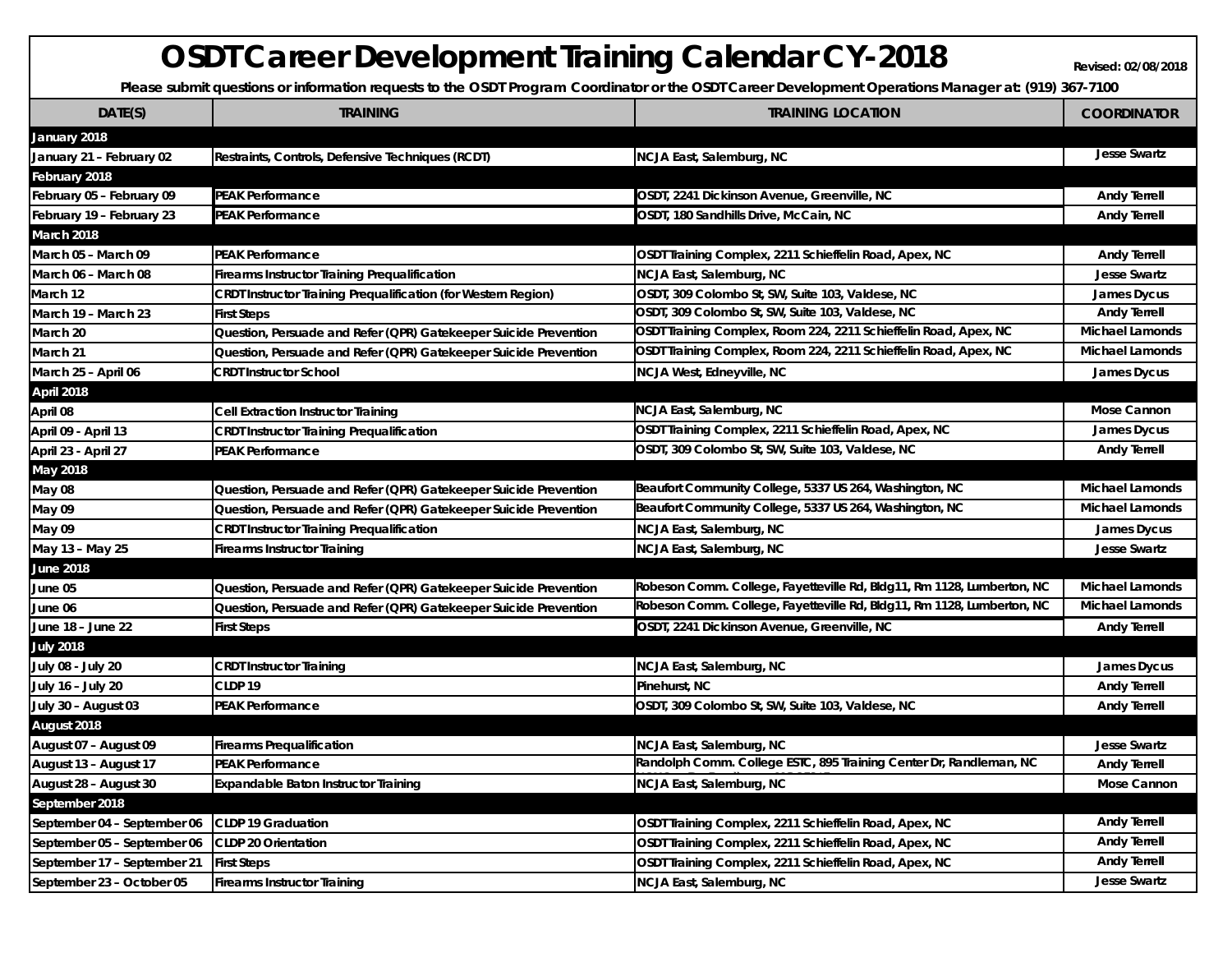## **OSDT Career Development Training Calendar CY-2018 Revised: 02/08/2018**

Please submit questions or information requests to the OSDT Program Coordinator or the OSDT Career Development Operations Manager at: (919) 367-7100

| DATE(S)                   | <b>TRAINING</b>                     | <b>TRAINING LOCATION</b>                               | <b>COORDINATOR</b>  |
|---------------------------|-------------------------------------|--------------------------------------------------------|---------------------|
| October 2018              |                                     |                                                        |                     |
| October 01 - October 05   | <b>First Steps</b>                  | OSDT, 309 Colombo St, SW, Suite 103, Valdese, NC       | <b>Andy Terrell</b> |
| October 28 - November 02  | Cell Extraction Instructor Training | NCJA East, Salemburg, NC                               | Mose Cannon         |
| October 29 - November 02  | <b>CLDP 20 Session I</b>            | Carolina Beach, NC                                     | <b>Andy Terrell</b> |
| November 2018             |                                     |                                                        |                     |
| November 12 - November 16 | <b>First Steps</b>                  | OSDT, 180 Sandhills Drive, McCain, NC                  | <b>Andy Terrell</b> |
| December 2018             |                                     |                                                        |                     |
| December 02 - December 14 | <b>CRDT Instructor Training</b>     | NCJA East, Salemburg, NC                               | James Dycus         |
| December 03 - December 07 | <b>First Steps</b>                  | OSDT Training Complex, 2211 Schieffelin Road, Apex, NC | <b>Andy Terrell</b> |